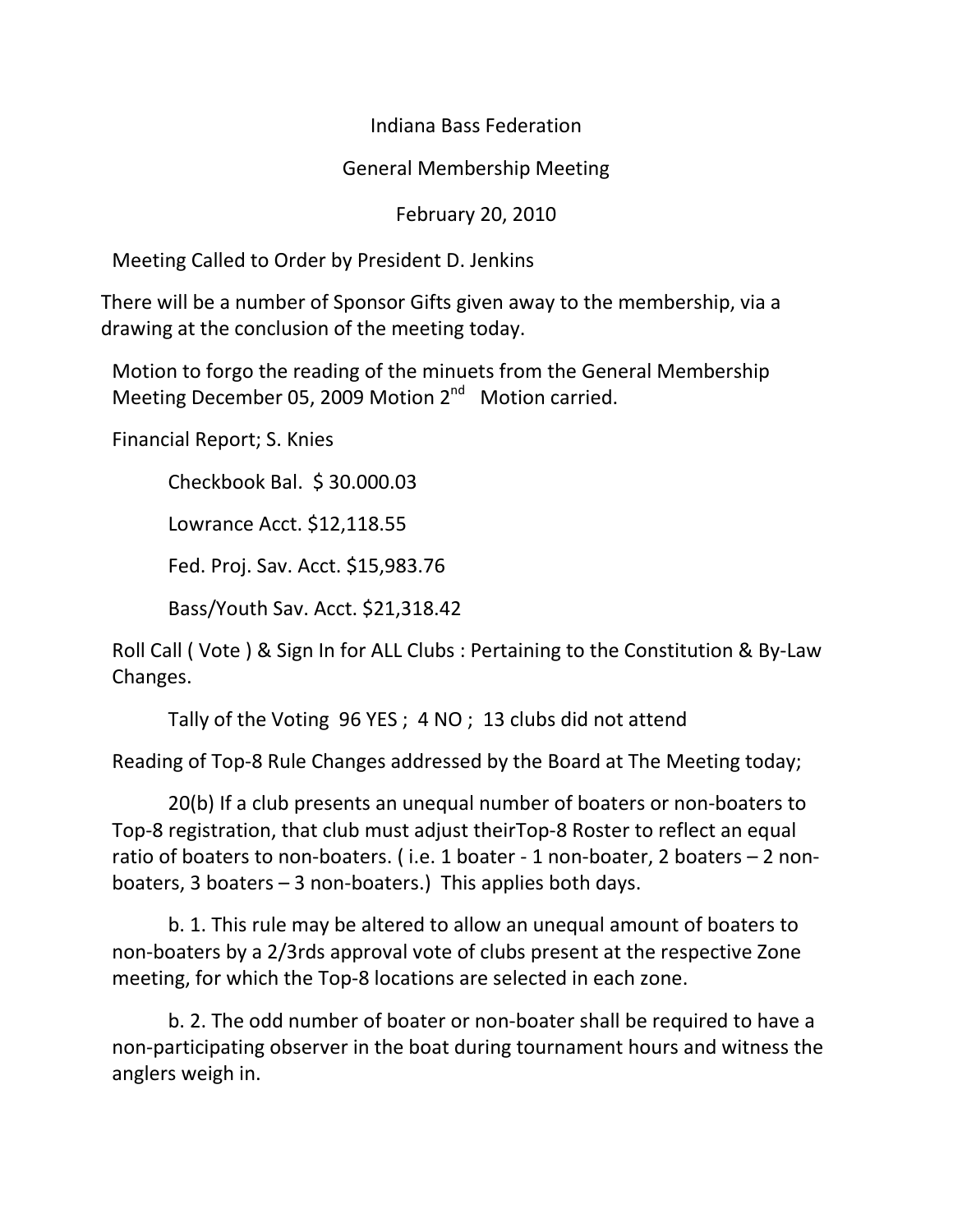Under ( K ) Late Penalties and no Shows;

- 1. A contestant, who is late at the start of the tournament day, will be penalized 10 percent of the contestant's total weight for that day.
- 2. A contestant, who is late at the end of the tournament day, will be penalized ( 1 ) one pound of the contestant's total weight, including weight toward any Big Bass award for each minute the contestant is late.
- 3. Any contestant, who is more than ten ( 10 ) minutes late at the end of the tournament day, shall loose all weight for that day.
- 4. Same as in the past
- 5. Same as in the past

Secretary Larry Watson Thanked Clubs for their working with IBF to re-establish club / membership info for our computer.

D.Jenkins introduced the 2009 State Team and let each member address the membership, and share their experiences at the Northern Divisional.

D. Jenkins then introduced the 2010 State Team that will be fishing Patoka this year.

Riley Tournament: D.Dick

June 20, 2010 at Lake Monroe

Web Site - e-mail info: Every club has a least one club member that should stay on top of info coming to the clubs vie these means of communication.

Youth Program: There will be No scheduled events this year as of today. Ed Hazel has stepped up to serve as Youth Director. In the 15 – 18 year bracket ( Greg Zellers will be going to the JR. National Championship.

Items for the Zones: Sponsorship prizes have been given to each Zone, to be used to financially support each Zone.

There will be an e-mail coming from the State President, concerning Club / Membership discounts for IBF members.

Veterans Outing; E. Crabtree: August  $14<sup>th</sup>$  2010 Geist Reservoir – Olio Ramp, contact E.Crabtree for an application form Phone ( 765 ) 529-6106 e-mail ectree@comcast.net